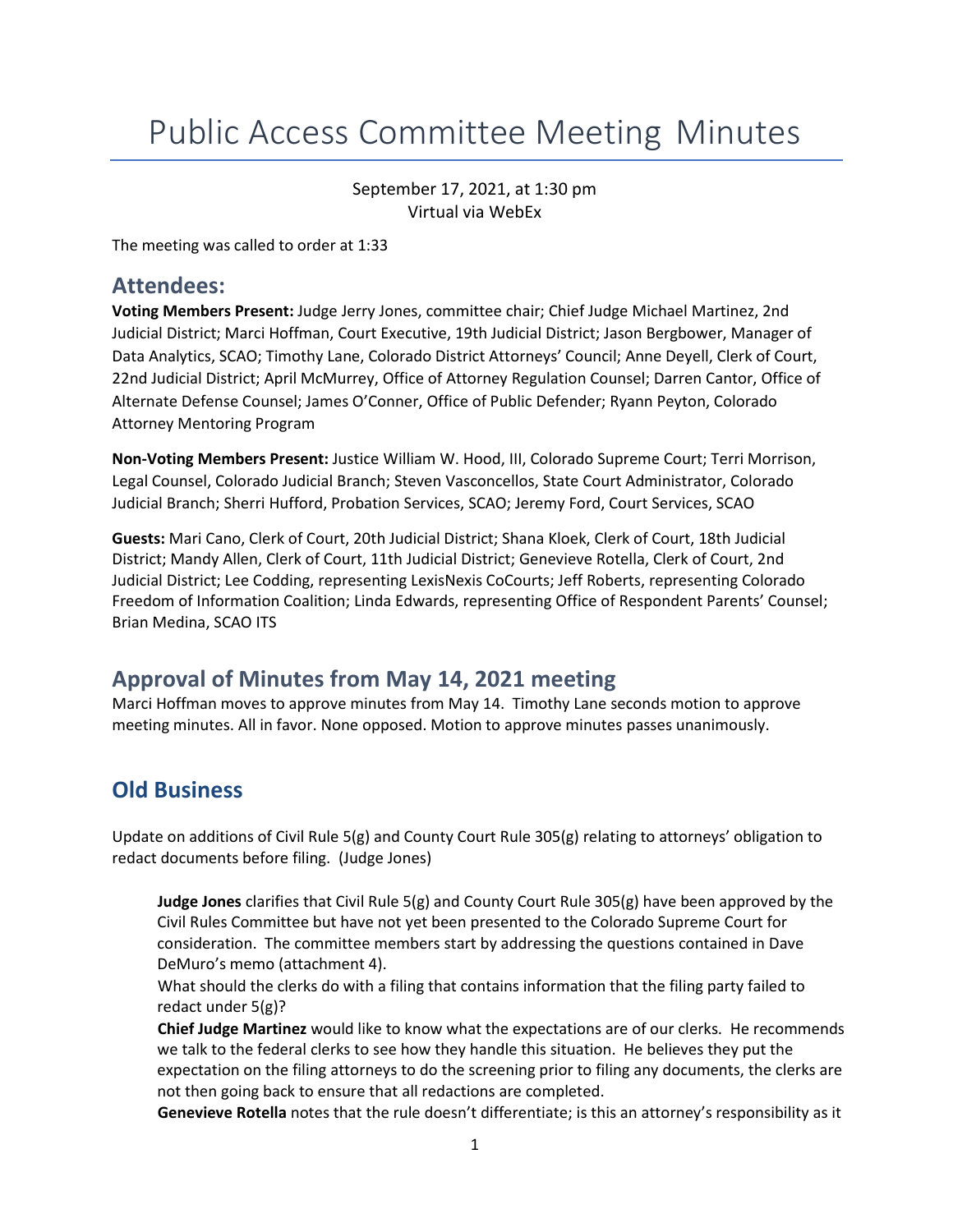simply states, "filing party"? What about pro se individuals?

**Marci Hoffman** is concerned that this will not alleviate some of the work for the clerks. The filing will remain protected until it is asked for and then the clerks will review it. There just isn't enough staff to review every filing. This doesn't address the other concern of attorneys or nonparties wanting access public documents quicker.

**Shana Kloek** asks whether the rule can be like federal rule 5.2(h), waiver of protection identifiers. **Judge Jones** said that is possible although his concern is other information relating to other people must be redacted. Judge Jones will reach out to some of the members from the Civil Rules Committee who practice in federal court to see if they can answer how they handle this situation. **Brian Medina** reached out to the federal clerks regarding some of these types of questions. He said they place the burden on the parties/attorneys. He is willing to share the responses he received from the federal clerks and a contact person.

**Judge Jones** is concerned about the hands-off approach because there are so many things that are required by statute to be redacted that maybe the feds don't have to deal with. A couple suggestions include an initial glance at the document. Does it comply? If not, reject it for noncompliance. Or designate the documents as protected until someone asks for it (current practice).

What happens when filers redact too much information?

**Judge Jones** said that becomes an issue for the parties and not the clerks. If an opposing party feels too much information has been redacted, it can raise that issue.

In 5(g)(2), did we really mean that the court will order documents to be filed "under seal," which means that the parties cannot see the filing?

**Mari Cano** said an affidavit for an arrest warrant does not specifically say if it should be sealed in its entirety or until arrest. It creates an issue for parties wanting to file something in that case. It isn't visible because of its sealed status. It creates additional work for the court side because it can't be acknowledged by staff.

**Judge Jones** said the Civil Rules Committee is working on a new rule dealing with when cases/documents should be sealed.

Rule  $5(g)(3)$  may create some confusion among clerks who review filings. That section allows a party making a redacted filing to also file, without seeking leave of court, an unredacted copy under seal. How would the reviewing clerk know what the filing party is attempting to do? **Judge Jones** said the intent of allowing the second filing is so only the judge sees the filing and can make an informed ruling.

**Genevieve Rotella** requests that something be added to the rule so the accepting clerk will know that is why it is being filed under seal, so they don't mistakenly reject it. **Mandy Allen** agrees.

**Judge Jones** said the document may just need to be a suppressed document, not necessarily filed as sealed. In addition to titling the document, file it in conjunction with the other document. **Justice Hood** would like to know if a protected document is a document that the public should have access to except nobody has taken the time to redact information like ss#, dob.... Is this a statewide issue or just in certain jurisdictions?

**Mandy Allen** said if we label everything as protected then the public has access to nothing until the document has been reviewed. Which is part of the problem.

**Marci Hoffman** said Court Services has done a great job with helping us label and have automatic protection statuses attached to documents that contain sensitive information, like ss#'s. So parameters like that do already exist.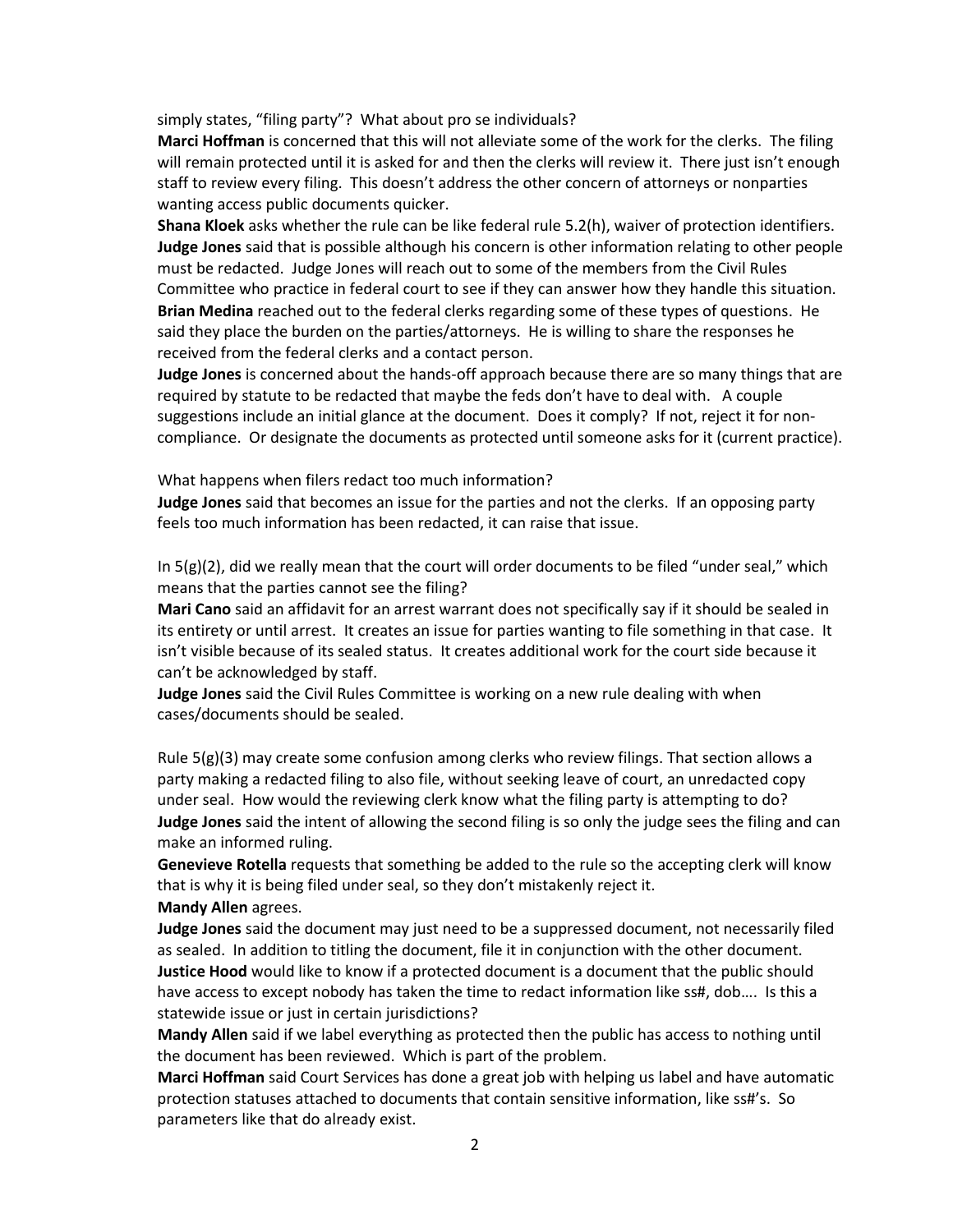**Genevieve Rotella** said a lot of documents are being protected because of lack of resources. We don't have enough staff to go through pages and pages of filings to check for information that should be redacted.

**Shana Kloek** notes that exhibits are normally the biggest time drain.

**Genevieve Rotella** suggests that the rule make clear that the court is not responsible for the redaction of the information, which is the sole responsibility of the filing party.

**Judge Jones** believes the rule is already explicit by stating the parties **"shall"**.

**Genevieve Rotella** said rule 5(g) would require that information be redacted which is actually information (e.g., child's full name & ss#'s) that is needed in some situations like protection orders and support orders. They are suppressed now which allows court staff to see the needed information.

**Marci Hoffman** said another form we need to talk about is a motion to proceed in forma pauperis (MIFP). Right now, it is an auto-sealed document, which the CJD doesn't allow.

**Terri Morrison** said that under the CJD that was sent to the Chief Justice, suppressed and sealed documents were delineated, so MIFP is put in the sealed category.

Judge Jones, Genevieve Rotella, and Mandy Allen are on the Civil Rules Committee. They will go over the minutes, organize, and submit to Mr. DeMuro.

Update on possible new Civil Rule regarding sealing and suppression of documents. (Judge Jones) **Judge Jones** said there is a subcommittee of the Civil Rules Committee that is working on this.

Discussion of issues pertaining to current practice re: suppressed cases. (Judge Jones)

Thank you, Kayla, for surveying everyone.

**Judge Jones** noted that, as you can see from the spreadsheet, not everything is treated uniformly across the state, which is something we are trying to shoot for.

**Terri Morrison** said suppressed is unlike sealed; a criminal statute says you don't acknowledge the case exists if it is sealed. Suppressed just means that the documents are available to the parties. It is concerning that we have such a disparity in treatment.

**Mari Cano** thinks this disparity is due to how the question in the survey was worded. It may be different if the person is calling on the phone or if they appear in person. In person they can provide identification as opposed to calling on the phone.

**Terri Morrison** believes a number of these items are public information. Suppressed means the parties can't get the document. A case number, case type, party names, there is nothing that is not public in a case with suppressed documents. If the case itself is suppressed that is when it shouldn't be acknowledged that it exists.

**Judge Jones** will address these issues with Kayla to see if we can fine tune the questions and truly identify the areas of different treatment. If you have any concerns, please send an email to Judge Jones or Kayla.

**Marci Hoffman** believes this could also be a training issue. Kayla could bring this up with Meghann Post.

### **New Business**

Request for access to e-filing system for attorney-mediators. (Judge Jones)

**Judge Jones** addressed the email from an attorney who acts as a mediator and cannot e-file settlement documents.